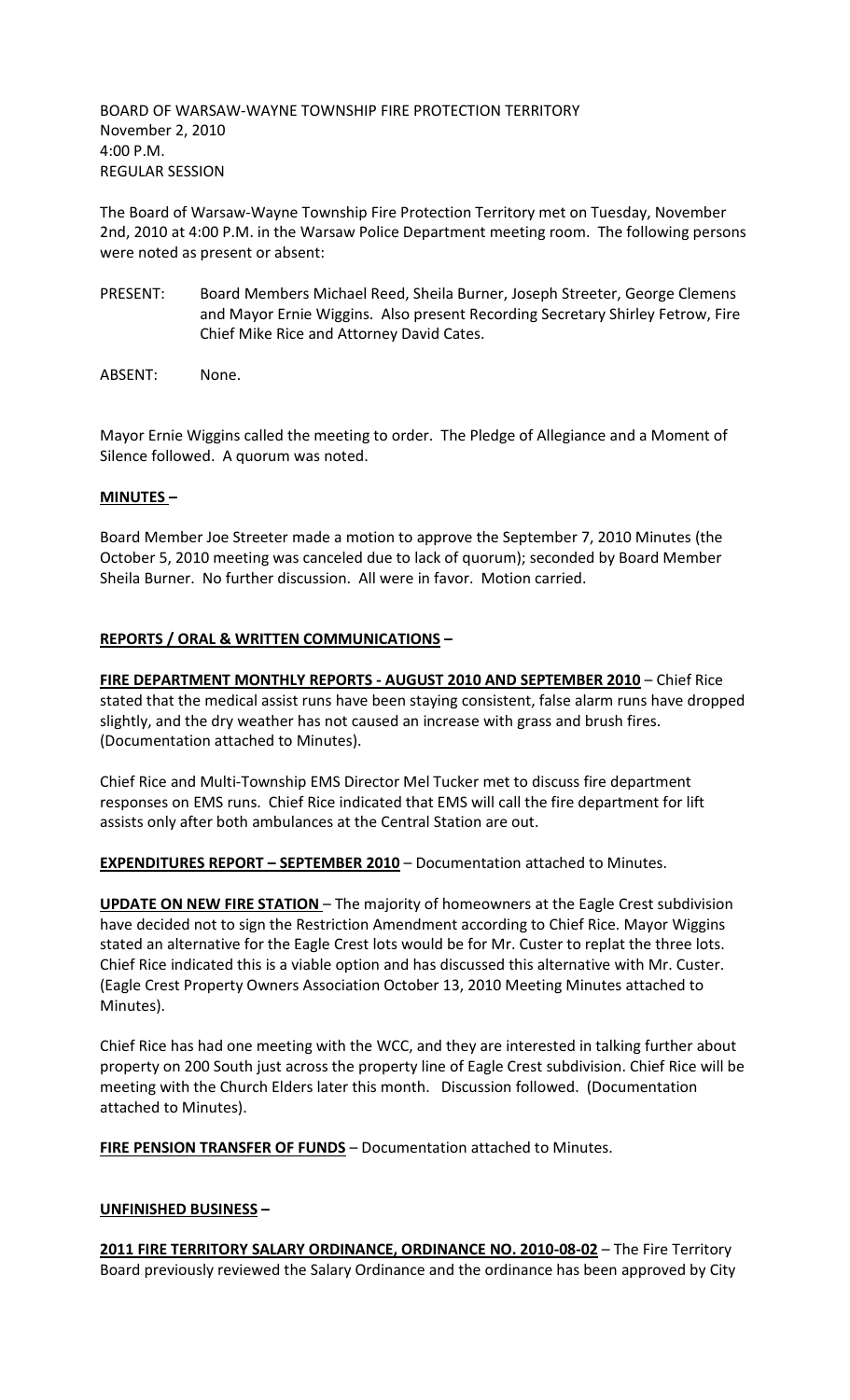Council. Mayor Wiggins noted that the ordinance reflects maximum amounts and establishes the salaries for 2011. (Documentation attached to Minutes).

**VEHICLE PURCHASE UPDATE** – Chief Rice indicated that at this time only the pick-up truck was purchased and the car purchase was put on hold. (Documentation attached to Minutes).

### **NEW BUSINESS –**

**LIEUTENANT PROMOTION** – Firefighter Nate Iden has been promoted to Lieutenant. Chief Rice stated that the department is still one Captain short due to the resignation of Mike Brubaker. (Documentation attached to Minutes).

**GREEN, CATES & GROSSNICKLE FEE AGREEMENT** – Chief Rice indicated that the terms have remained the same, and asked the Board to approve the contract for 2011. Board Member Streeter made the motion to approve; seconded by Board Member Reed. No further discussion. All members were in favor. (Documentation attached to Minutes).

**H.J. UMBAUGH & ASSOCIATES FEE AGREEMENT**- Chief Rice indicated the 2011 contract is similar to the 2010 contract; a 2011 fee schedule for specialized services was included. Chief Rice asked the Board for approval of the contract. Board Member Clemens made the motion to approve; seconded by Board Member Burner. No further discussion. All members were in favor. (Documentation attached to Minutes).

**TRAVEL REQUESTS** – No travel requests were presented.

# **OTHER MATTERS THAT MAY COME BEFORE THE BOARD** –

**EXECUTIVE FIRE BOARD APPOINTMENTS – ARTICLE II, SECTION 2.2. (TERM)** – Chief Rice brought before the Board a reminder that Board members serve a one-year term that expires on December 31 of each year. Mayor Wiggins recommended unless the participants have no desire to serve any longer that the current 2010 Board Members continue for 2011. Board Member Reed stated that the Township has already appointed their members for 2011; he and Board Member Burner will continue for one more year. Board Member Clemens indicated he was willing to serve an additional term. Board Members Mayor Wiggins, George Clemens, Mike Reed and Sheila Burner unanimously reappointed Board Member Joe Streeter for an additional term. (Documentation attached to Minutes)

## **FIRE CHIEF EVALUATION – ARTICLE II, SECTION 2.12 (POWERS, DUTIES AND RESPONSIBILITIES)**

Chief Rice indicated that the City's Interlocal Agreement states the Chief's evaluation and recommendation to the Board of Public Works should take place every four years while the Township's Interlocal Agreement states the evaluation and recommendation should take place every year. Attorney Cates stated the Interlocal Agreement he was provided with indicates an annual review, and stated it is good practice for the Board to review on an annual basis. Mayor Wiggins indicated that the City's department heads serve with the pleasure of the Mayor. Chief Rice encouraged the Board to discuss his evaluation with Mayor Wiggins and make a recommendation next month. Mayor Wiggins indicated he would talk to Human Resources on the appropriate way to engage the full Board. (Documentation attached to Minutes).

**RESPONSE PROCEDURES** - Chief Rice explained in further detail the current procedures for lift assists and medical assists. He also explained that the members have been given a direction to stay in their station's district as much as possible. Chief Rice anticipates that within the next month or so a Standard Operating Procedure will be put in place.